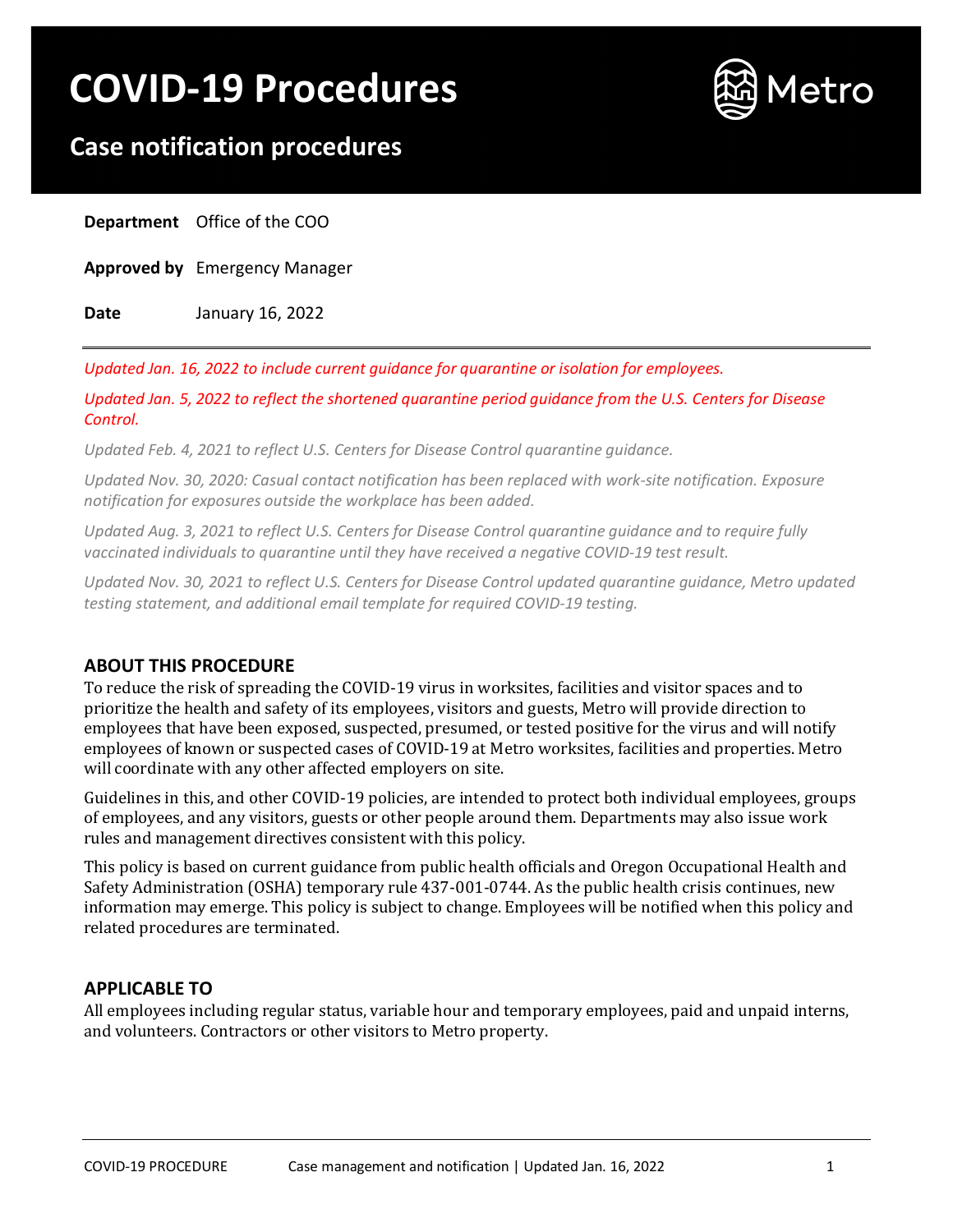## **OVERVIEW**

If Metro becomes aware that an employee, contractor, or visitor had a confirmed case of COVID-19 and was on site during their infectious period, the following notification procedure will be implemented. Additionally, impacted areas will undergo enhanced cleaning and disinfection according to current guidance from Oregon OSHA As part of Oregon's contact tracing program, lab reports of positive tests are provided to county health departments who may notify persons who came in close contact with an infected person. A Metro employee or an individual who will visit Metro property must follow all directions provided by a county health department or private physician. See the COVID-19 Case Management and Notification Policy for related information.

## **NOTIFICATION PROCEDURE**

## 1. **Employee, contractor, or visitor notifies identified personnel.**

Employees must contact identified personnel (supervisor, Risk management staff, or others) when learning of potential or confirmed COVID-19 exposure or illness, if showing symptoms of COVID-19, or if a health care provider has recommended an employee get a COVID-19 test. Contract or facility managers may learn of a potential or confirmed COVID-19 exposure or illness from another employer or a visitor and are required to notify identified personnel.

## 2. **Review COVID-19 exposure questionnaire with employees**

Upon notification of a COVID-19 exposure or a potential, suspected, or confirmed case of COVID-19, the employee, the employee's reporting supervisor, the contract or facility manager will contact Covid-19@oregonmetro.gov. Risk management staff or supervisors will review the exposure questionnaire with the impacted employee. Contractor or visitor questions will be coordinated with the appropriate contract or facility manager.

## 3. **Risk management assesses incident**

Some incidents conclude at step 2 and further steps are not required. If an individual is suspected or confirmed positive and visited a Metro site during their infectious period, Metro's Risk Management division and Incident Manager will next determine if that individual created a work site exposure. Risk management will work with the designated supervisor or manager to determine based on the individual's knowledge, and work site logs any employees, contractors, or volunteers who were potentially exposed. The risk manager will provide instructions for notification and enhanced cleaning requirements.

## 4. **Employee quarantine notification**

If an employee has been exposed to a COVID-19 positive individual during that person's infectious period, the Metro employee will need to quarantine as recommended by Safety and Risk management staff. The employee's supervisor will notify them with the appropriate template below.

Following guidance from the CDC, Safety and Risk management staff are responsible for determining whether a person may have their quarantine period modified. Quarantine periods may be modified at the discretion of Safety and Risk management staff if:

- An employee has received a booster dose in addition to their primary series; or
- If their last dose of Pfizer or Moderna was less than six months prior to exposure; or
- If that employee takes a COVID-19 test 5-7 days after exposure; and
- The employee receives a negative test result.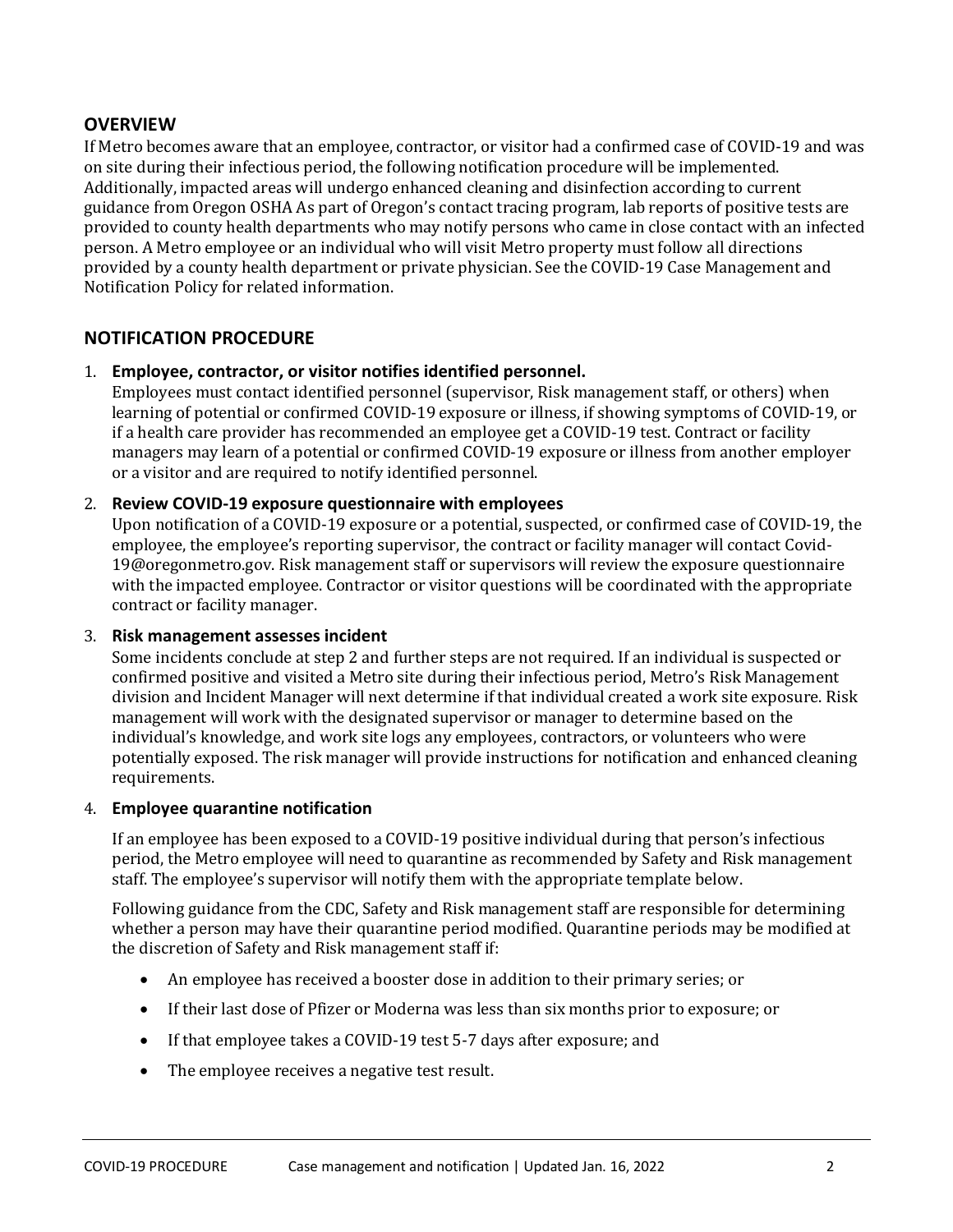Safety and risk management will check the employee's vaccine records and instruct the person that a negative COVID-19 test is required for the employee to modify their quarantine period. Safety and Risk management staff may also consider any staffing shortages in the employee's workplace to determine if a fully vaccinated and boosted employee can waive the quarantine period altogether. Individuals whose quarantine period is totally waived will be required to wear an N95 mask at the work place. If a person has their quarantine period waived or modified, they should still monitor themselves for symptoms and leave the work place if symptoms develop.

In some cases, an employee showing symptoms may be asked to provide negative test results prior to that employee being authorized to return to work, even if they do not have a known exposure. Safety and Risk management staff will instruct such an employee to receive either a no-cost COVID-19 test or a test through Metro provided health insurance. Risk management staff may assist the employee in locating, scheduling, and/or paying for a test. If a no-cost test is not available to that employee, Metro will cover the costs of the test. Testing requirements will be conducted on a case-by-case basis as determined necessary by Safety and Risk management staff.

## 5. **Close contact notification**

If a Metro employee has a suspected or confirmed case of COVID-19 risk management will assess other employees and/or contractors who were exposed to the first employee during step 3. A supervisor or manager will notify affected employees that they need to quarantine unless otherwise directed by Risk Management. The designated supervisor or manager will coordinate with other employers if a contractor is a close contact.

## 6. **Worksite/area notification**

Upon notification from Risk Management to proceed, the employee's manager will implement the following actions:

a. Notify employees and volunteers who were potentially exposed. It is most often not necessary to notify an entire large work site, rather notifications will be done for the individual's work group and areas visited. Notify other employers if contractors work at the same facility or work site. Use provided email templates and talking points, making certain to maintain the impacted employee's anonymity.

b. Provide current CDC guidelines on what to do if exposed to COVID-19 to all persons notified.

c. Close work sites or areas from employee or visitor access. If possible, close the impacted areas for 24 hours prior to cleaning. This should be done until, and during enhanced cleaning and disinfecting activities are completed.

d. Notify relevant operations or custodial manager to implement enhanced cleaning and disinfection of the impacted area. If an employee has tested positive for COVID-19 but has not been onsite during the infectious period, only normal cleaning needs to occur. Sites may leave an area closed in place of enhanced cleaning.

e. In consultation with facility management, decide whether to implement enhanced cleaning measures regardless of the time the employee has been onsite.

If Metro receives report of an employee with a positive COVID-19 test and has questions about how to proceed, contact the Multnomah County health department at 503-988-3406.

If Metro receives report of an employee with a positive COVID-19 test and has questions about how to proceed, contact the Multnomah County health department at 503-988-3406.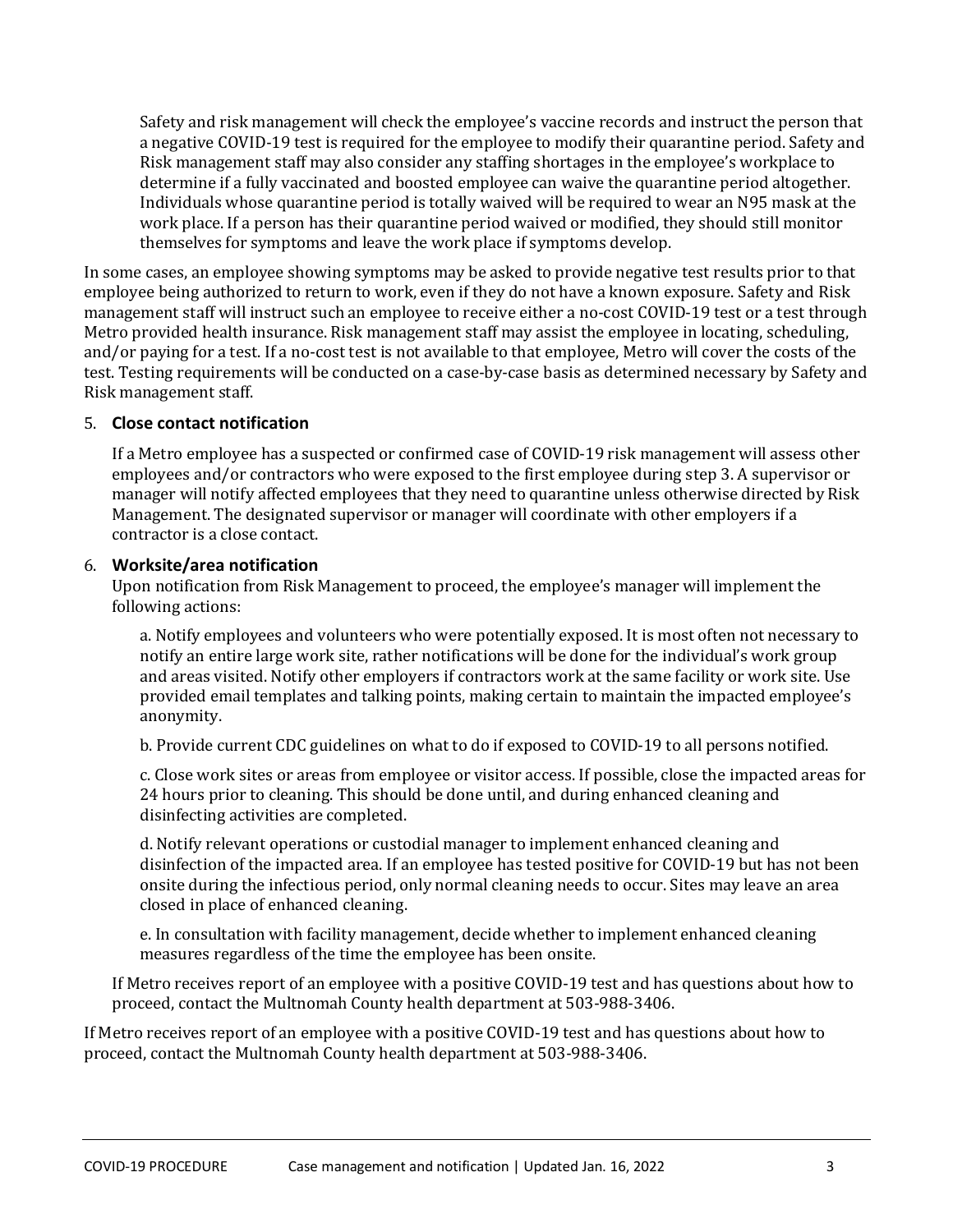## 7. **Follow-up**

Risk management will follow-up with Director to ensure they're aware of the case, confirm notifications have been provided and enhanced cleaning measures implemented.



## **QUARANTINE AND ISOLATION GUIDANCE FOR EMPLOYEES AS OF JAN. 16, 2022**

| <b>Exposure information</b> | <b>Employee vaccination status</b>                                                                                                                               | Quarantine or isolation requirement                                                                                                        |
|-----------------------------|------------------------------------------------------------------------------------------------------------------------------------------------------------------|--------------------------------------------------------------------------------------------------------------------------------------------|
| Close contact exposure      | Unvaccinated; or received the last dose of<br>Pfizer or Moderna more than 5 months ago;<br>or a single J&J dose more than 2 months ago                           | 10 day quarantine                                                                                                                          |
| Close contact exposure      | Received a booster dose of Pfizer, Moderna,<br>or J&J or received the last dose of Pfizer or<br>Moderna within 5 months; or tested positive<br>15 to 90 days ago | 10 day quarantine which could be<br>shortened with a negative test taken 5 to7<br>days after exposure; or at risk management<br>discretion |
| Positive                    | Any                                                                                                                                                              | 10 day isolation after symptoms start, can<br>return to work if fever free for 24 hours<br>and other symptoms are improving                |

In making decisions on quarantine or isolation, Risk management will consider the worksite's operations relative to essential work functions, staffing capabilities to meet operational needs and the duration of the employee's exposure before deciding if the employee can return to work without any quarantine.

Employees with an exposure who are still working will need to take a test 5 days after the exposure and wear the highest quality mask they can tolerate.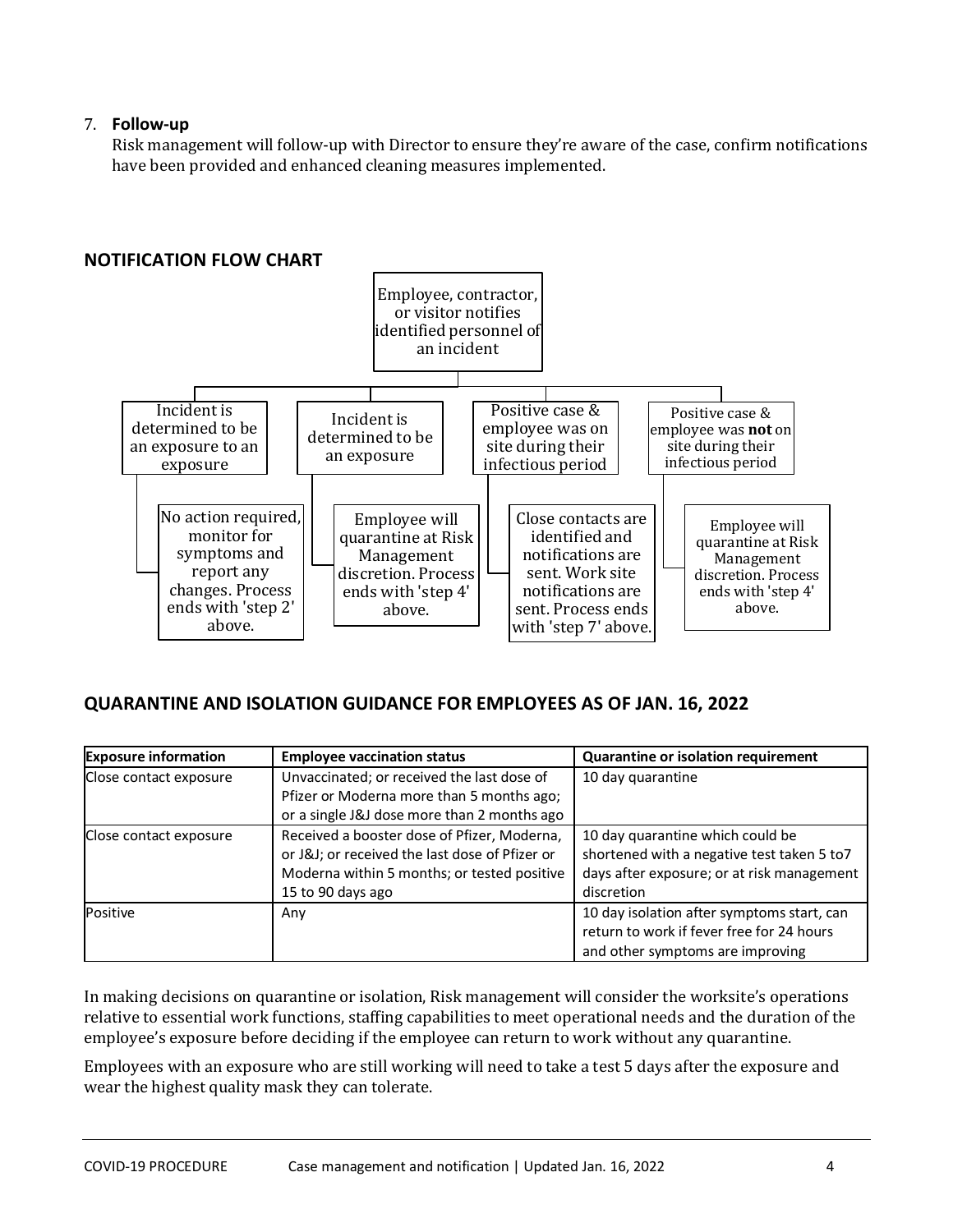## **COVID-19 EXPOSURE/ SUSPECTED OR CONFIRMED CASE QUESTIONNAIRE**

The following questionnaire should be reviewed with any employee who has a confirmed COVID-19 case.

- Date the individual's symptoms began
- Date the COVID-19 test was administered
- Date the COVID-19 test results were received
- Name and phone number of their supervisor or manager.
- Department and any Metro physical location visited since 48 hours before symptom onset.
- List of employees and/or external partners that the ill employee came in close contact with since 48 hours before symptom onset.
- Any known exposure to COVID-19 prior to the illness

The following questionnaire should be reviewed with any employee who suspects exposure to COVID-19.

- Date the potential exposure developed symptoms
- Date of contact between employee and the potential exposure
- If the employee and the potential exposure were in close contact, defined as 15 minutes or more within six feet
- Name and phone number of their supervisor or manager.<br>• Department and any Metro physical location visited, and l
- Department and any Metro physical location visited, and last date of visit.
- Risk Management staff may request follow up information including the employee's name.

## **NOTIFICATION TO EMPLOYEE WITH CONFIRMED CASE**

- You may not come to work until:
	- o At least 10 days since symptoms first appeared **and**
	- o At least 24 hours with no fever without fever-reducing medication **and**
	- $\circ$  Other symptoms of COVID-19 are improving (Loss of taste and smell may persist for weeks or months after recovery and need not delay the end of isolation.)
- Please contact your health provider and/or public health authority for information on how to care for yourself at home.
- Metro is taking every precaution to protect your confidential, private information.
- Inquire if there is any personal property at work the employee would like and if they have any questions on leave or health benefits (if applicable)
- Offer assistance to remote work, reschedule any meetings, reprioritize work commitments or provide any other support for employee to immediately self-isolate at home and care for themselves.
- Encourage employee to cooperate with county public health officials for contact tracing.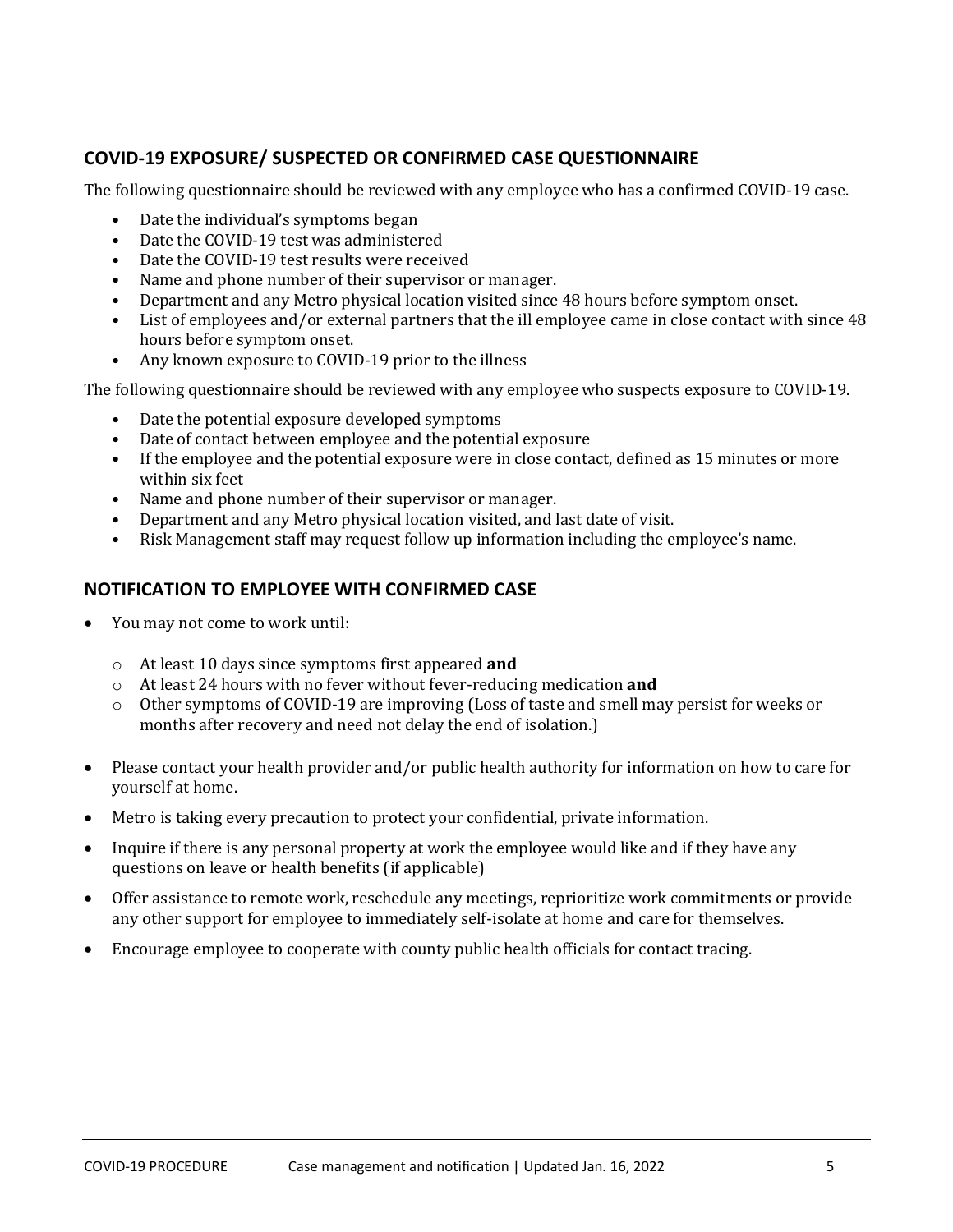## *~~~~~~~~~~~~~~~~~~~~~*

#### *Sample email template CONFIRMED case of COVID-19, Employee self-isolation*

*Dear <<first name>>,* 

*The health and safety of you and your co-workers is our top priority. I am sorry to learn that you have tested positive for COVID-19 and want to provide you with support and resources to recovery.* 

*We will need you to stay home and only return to work once ten days have passed since symptom onset AND after 24 hours has passed without experiencing fever (without the use of fever reducing medication) and as long as other COVID-19 symptoms (such as cough or shortness of breath) are improving.* 

*Please contact your health care provider or county health authority for information on how to care for yourself at home. Here is a link to a CDC flyer on ways to manage COVID-19 symptoms at home and information about "isolating." County health authority contact information is below. <<<https://www.cdc.gov/coronavirus/2019-ncov/downloads/10Things.pdf>* and *<https://www.cdc.gov/coronavirus/2019-ncov/if-you-are-sick/isolation.html> >>* 

*As required by state rules, we are notifying other employees who worked in your facility that a colleague has tested positive for COVID-19. We are taking precautions to protect your confidential, private information and will not disclose your name to other employees unless supervisors have a need to know.* 

*Enhanced cleaning will occur at your worksite if recommended by CDC to protect employee health and safety. If you have any questions about leave or health benefits please let me know.* 

*<<Closing>>* 

*Multnomah County Public Health: dial 211 Clackamas County Public Health: 503-742-5300 Washington County Public Health: 503-846-3594*

*~~~~~~~~~~~~~~~~~~~~~*

## **NOTIFICATION TO EMPLOYEE WHO MAY HAVE BEEN EXPOSED AT THE WORKPLACE**

Coworkers of an individual with a confirmed case of COVID-19 will be notified of either their close contact or a broader worksite notification. Metro will follow worksite notification procedures for positions such as custodial, security and others with the potential for a broader physical presence in multiple work areas within a building, venue or worksite. The communication should include the following key points:

- We are notifying you so that you have the information you need to take precautions for your health and the health of people around you.
- We are keeping the identity of the individual confidential to protect sensitive information. If you have concerns, please contact me or your supervisor/department director.
- Practice physical distancing and follow the general guidelines for caring for yourself and others, such as wearing a mask.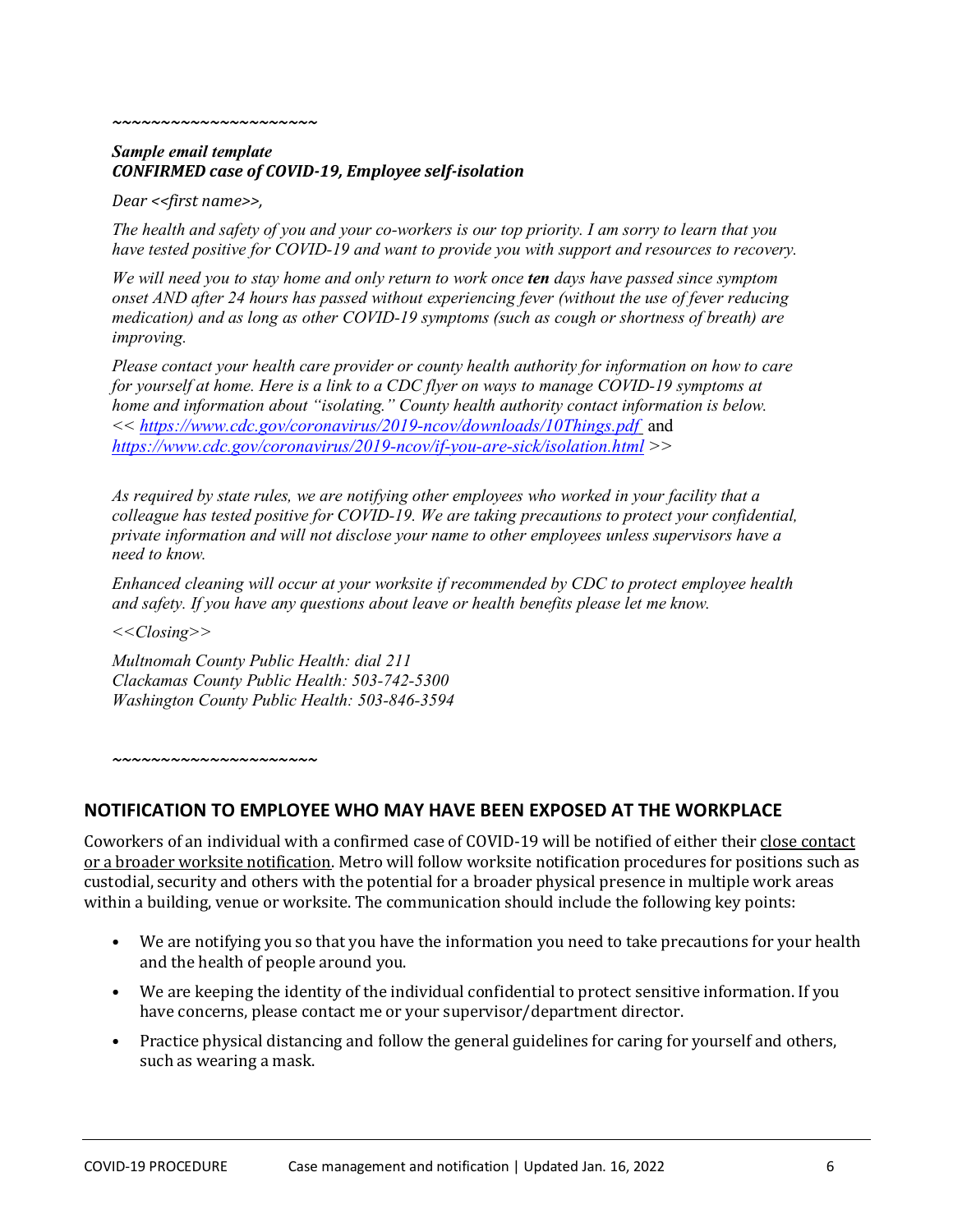- Stay at home and contact COVID-19@oregonmetro.gov when you're sick.
- Review the provided CDC guidelines on what to do if exposed to COVID-19 and contact your healthcare provider with questions and concerns.
- Inquire if there is any personal property at work the employee would like and if they have any questions on leave or health benefits (close contacts).
- Offer assistance to remote work, reschedule any meetings, reprioritize work commitments or provide any other support for employee to immediately self-isolate at home and care for themselves (close contacts).

## *Sample email template CLOSE CONTACT with a confirmed case of COVID-19*

## *Dear staff:*

*Your health and safety is a top priority. I wanted to let you know that on <<date of notification>> we learned that an employee in <<location>> has a confirmed case of COVID-19 and you may have been exposed to this person recently. We are keeping the identity of the individual confidential to protect their private and confidential information.* 

*Metro believes that you may have been in close contact <<date>> and to <<date>> while at <<location(s)>>.* 

*"Close contact" means that you have been within 6 feet of a confirmed, positive COVID-19 case for a prolonged period of time, at least 15 minutes or more over a 24 hour period of time. This can include caring for, living with, visiting or sitting within 6 feet of a confirmed case.* 

*We are following the CDC guidelines on quarantine, isolation and monitoring symptoms at home:* 

- *Stay home until << determined length of time>> which is 10 days since your exposure. After that time you must be symptom-free before returning to work.*
- *Risk management has determined that as <<you have received a booster dose>>/<<your last dose of Pfizer/ Moderna was less than six months prior to your exposure>> you may shorten your quarantine period if you receive a negative COVID test 5 to 7 days after your exposure.*
- *Check your temperature twice a day and watch for symptoms of COVID-19. https://www.cdc.gov/coronavirus/2019-ncov/symptoms-testing/symptoms.html*
- *If possible, stay away from people in your household who may be at higher-risk for getting very sick from COVID-19.*
- *If needed, contact your health care provider or county health authority for information on how to care for yourself at home. Here is a link to a CDC flyer on ways to manage COVID-19 symptoms at home and more information about quarantining. County health authority contact information is below. <<<https://www.cdc.gov/coronavirus/2019-ncov/downloads/10Things.pdf> and <https://www.cdc.gov/coronavirus/2019-ncov/if-you-are-sick/quarantine.html> >*

*Enhanced cleaning will occur at your worksite if recommended by CDC to protect employee health and safety. If you have any questions about leave or health benefits please let me know. Contact information for our region's county public health agencies is below.* 

*<<Closing>> Multnomah County Public Health: dial 211 Clackamas County Public Health: 503-742-5300 Washington County Public Health: 503-846-3594*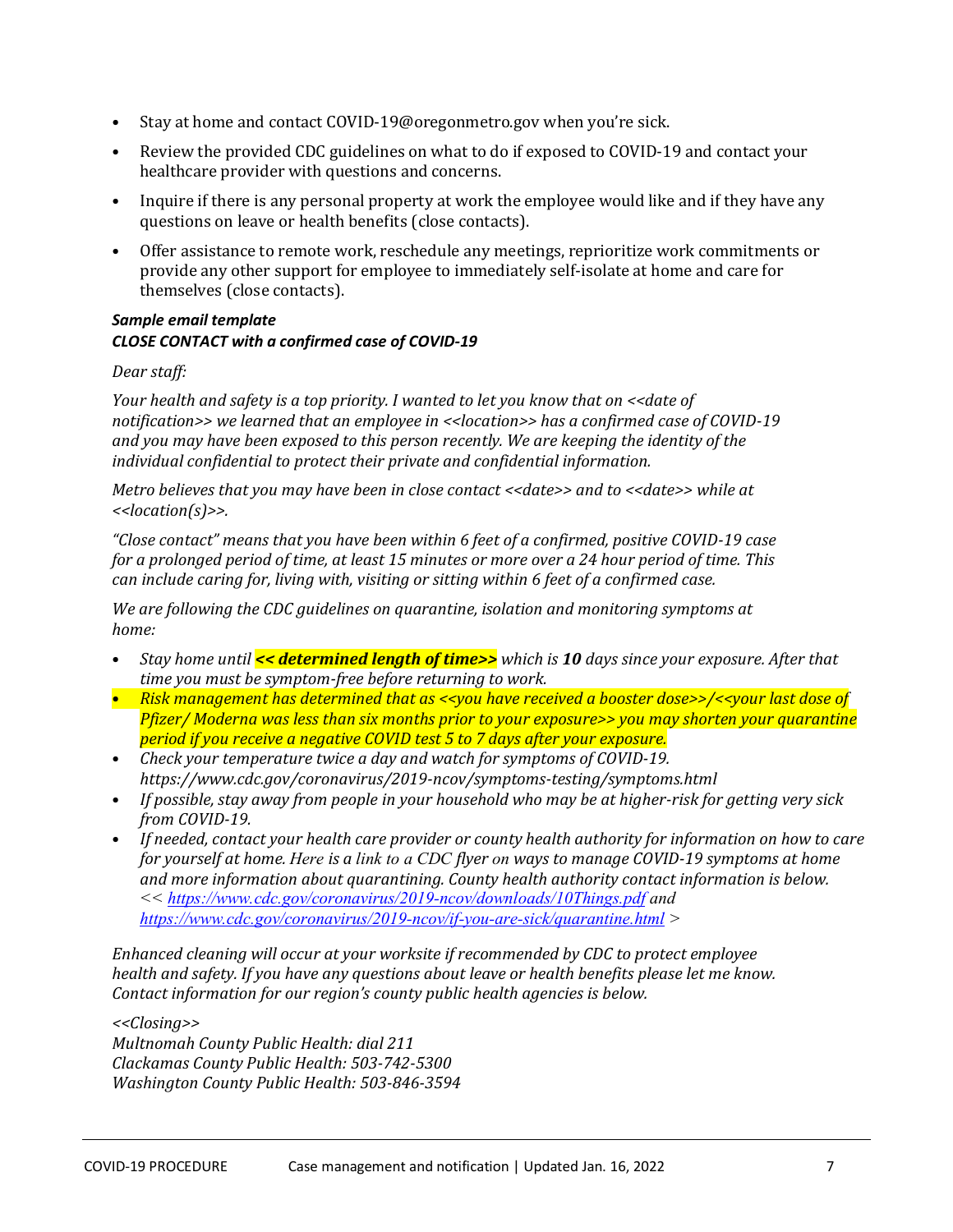*~~~~~~~~~~~~~~~~~~~~~*

## *Sample email template WORKSITE NOTIFICATION with a confirmed case of COVID-19*

## *Dear staff:*

*Your health and safety is a top priority. I wanted to let you know that on <<date of notification>> we learned that an employee in <<location>> has a confirmed or suspected case of COVID-19.* 

*We have notified those who may have had close contact with this employee and made sure they have the information they need to quarantine and take care of themselves. Enhanced cleaning will occur to protect employee health and safety.*

*We are keeping the identity of the individual confidential to protect their private and confidential information. We know that this can be stressful news to receive. If you have concerns, need to talk about this specific case or your safety, please contact me, your supervisor or department director.* 

*Continue to keep yourself and others safe:*

- *Watch for COVID-19 symptoms including fever, cough, shortness of breath and others. If you have symptoms, check your temperature twice a day. [https://www.cdc.gov/coronavirus/2019](https://www.cdc.gov/coronavirus/2019-ncov/symptoms-testing/symptoms.html) [ncov/symptoms-testing/symptoms.html](https://www.cdc.gov/coronavirus/2019-ncov/symptoms-testing/symptoms.html)*
- *If you are sick, stay home.*
- *Practice physical distancing. Maintain 6 feet from others and stay out of crowded places.*
- *If needed, contact your health care provider or county health authority for information on how to care for yourself at home. Here is a link to a CDC flyer on ways to manage COVID-19 symptoms at home. County health authority contact information is below. << <https://www.cdc.gov/coronavirus/2019-ncov/downloads/10Things.pdf> >>*

*<<Closing>>*

*Multnomah County Public Health: dial 211 Clackamas County Public Health: 503-742-5300 Washington County Public Health: 503-846-3594*

## **NOTIFICATION TO EMPLOYEE EXPOSED OUTSIDE OF THE WORKPLACE**

If an employee has been contacted by a public health agency or official of exposure to COVID-19 outside of the workplace and told to quarantine. OR if an employee has been contacted by another person the employee spent time with and the Metro employee is told they were exposed and the third party is COVID-19 positive.

- Please contact your health provider and/or public health authority for information on how to care for yourself at home.
- Metro is taking every precaution to protect your confidential, private information.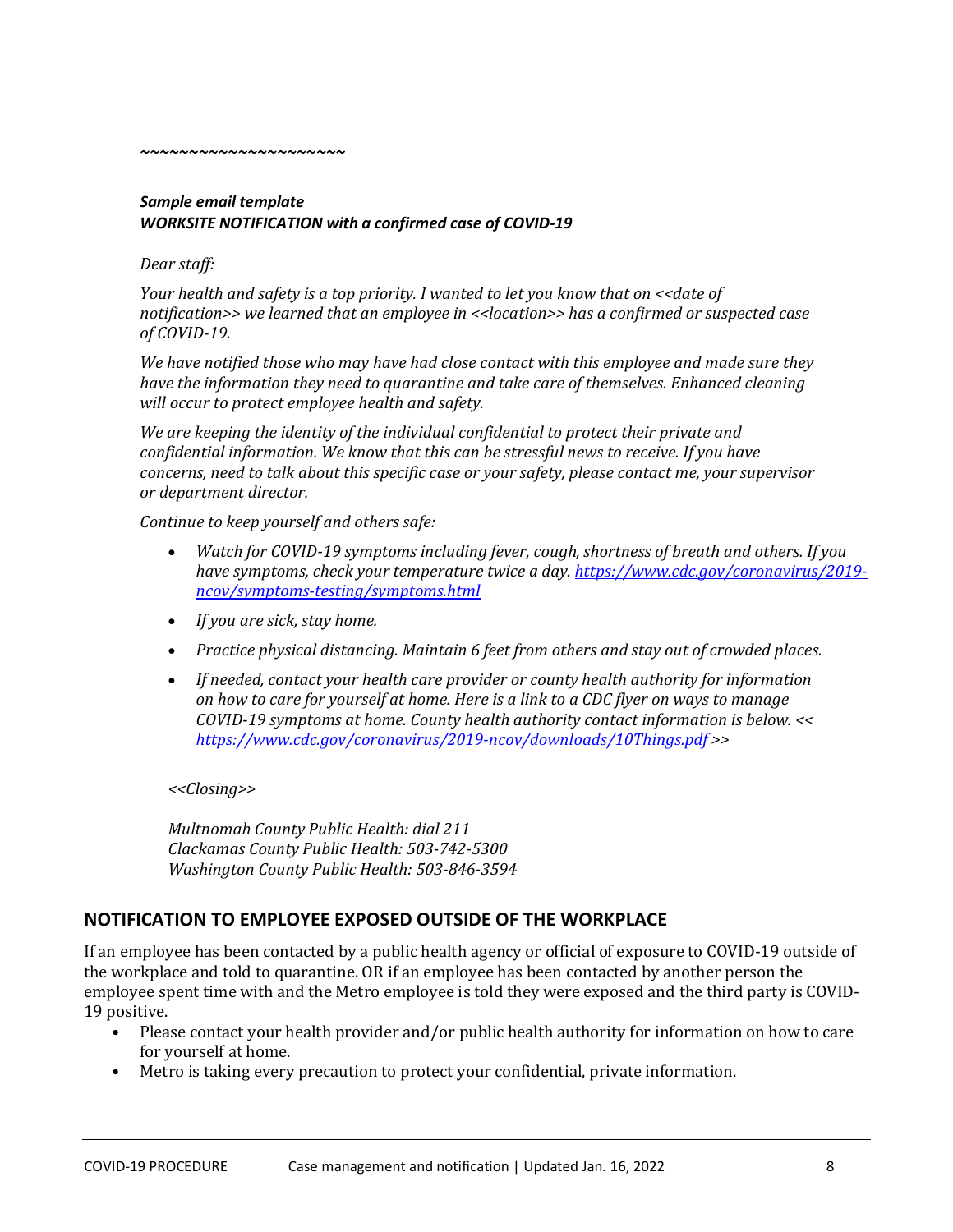- Inquire if there is any personal property at work the employee would like and if they have any questions on leave or health benefits (if applicable)
- Offer assistance to remote work, reschedule any meetings, reprioritize work commitments or provide any other support for employee to immediately self-isolate at home and care for themselves.
- Encourage employee to cooperate with county public health officials for contact tracing.

#### *Sample email template Exposure to COVID-19 outside of workplace, public health directive to quarantine*

*Dear <<first name>>,*

*The health and safety of you and your co-workers is our top priority. I am sorry to learn that you have been notified of exposure to COVID-19 and are instructed to quarantine for 10 days. As <<you have received a booster dose>>/<<your last dose of Pfizer/ Moderna was less than six months prior to your exposure>> you may shorten your quarantine period if you receive a negative COVID-19 test 5 to 7 days after your exposure.*

- *Check your temperature twice a day and watch for symptoms of COVID-19. https://www.cdc.gov/coronavirus/2019-ncov/symptoms-testing/symptoms.html*
- *If possible, stay away from people in your household who may be at higher-risk for getting very sick from COVID-19.*
- *If needed, contact your health care provider or county health authority for information on how to care for yourself at home. Here is a link to a CDC flyer on ways to manage COVID-19 symptoms at home and more information about quarantining. County health authority contact information is below. <<https://www.cdc.gov/coronavirus/2019-ncov/downloads/10Things.pdf https://www.cdc.gov/coronavirus/2019-ncov/if-you-are-sick/quarantine.html and >>*

*Please contact COVID-19@oregonmetro.gov for further instructions if you test positive for COVID-19.* 

*Multnomah County Public Health: dial 211 Clackamas County Public Health: 503-742-5300 Washington County Public Health: 503-846-3594*

*~~~~~~~~~~~~~~~~~~~~~*

## *Sample email template Negative COVID-19 Test Result Required Prior to Returning to the Workplace*

*Dear <<first name>>,* 

*The health and safety of you and your co-workers is our top priority. For this reason, you are required to quarantine away from the workplace until you have received a "negative" test result from an approved COVID-19 test. Do not report to work until you have been instructed of your authorization to do so.* 

*Here are some resources for you to find a no-cost COVID-19 test near your place of residence.* 

*<https://govstatus.egov.com/or-oha-covid-19-testing>*